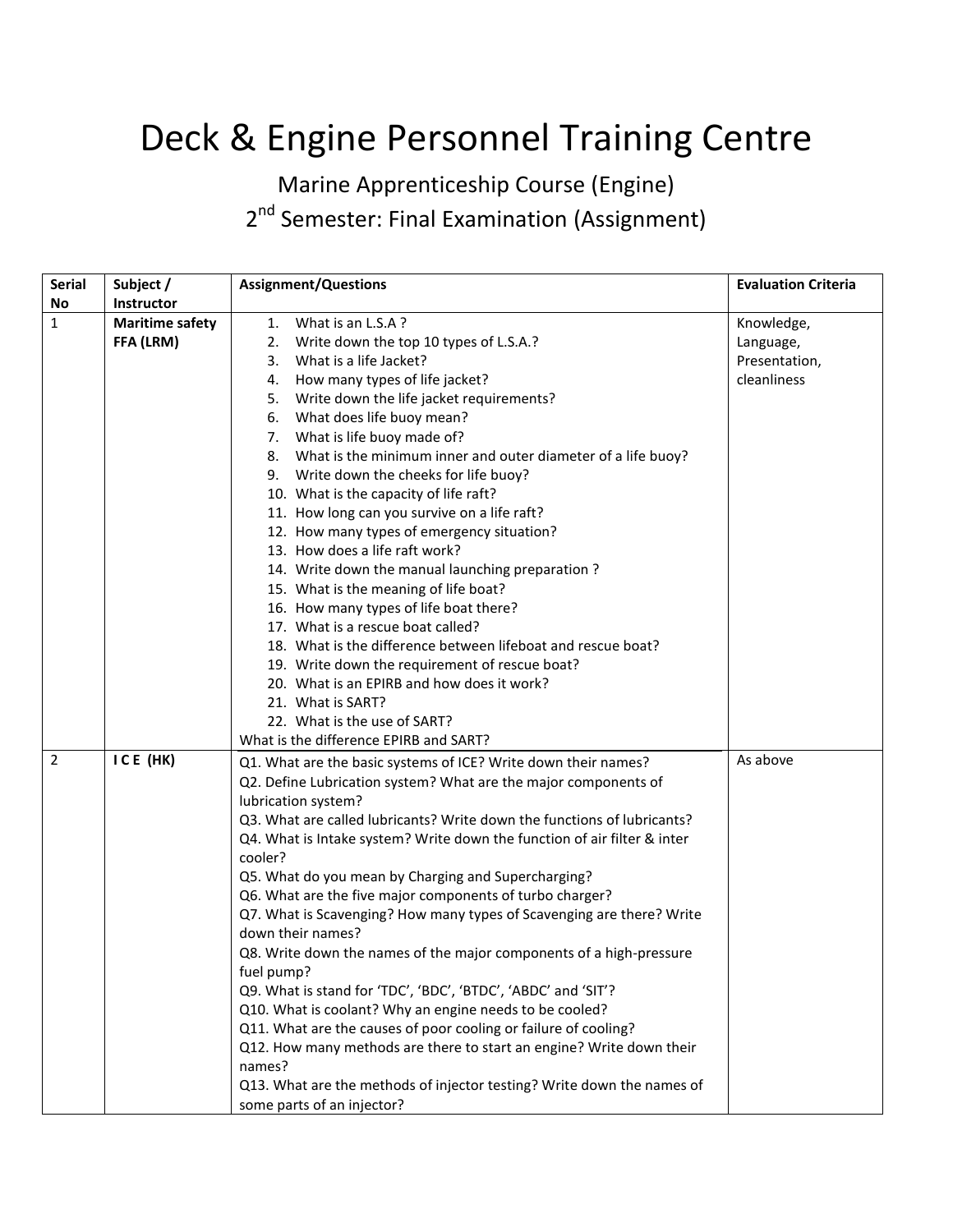|                |               | Assignment: Prepare a question paper with 20 short question with their<br>answer from the lectures.                                                                                                 |                                                                                                                                                                                                                                                                                                                                                                                                                                                                                                                                                                                                                                                                                                                                                                                                                                                                                                                                                                                                                                                                                                                                                                                                                                                                                                                                                                    |                         |               |  |              |                   |                    |  |
|----------------|---------------|-----------------------------------------------------------------------------------------------------------------------------------------------------------------------------------------------------|--------------------------------------------------------------------------------------------------------------------------------------------------------------------------------------------------------------------------------------------------------------------------------------------------------------------------------------------------------------------------------------------------------------------------------------------------------------------------------------------------------------------------------------------------------------------------------------------------------------------------------------------------------------------------------------------------------------------------------------------------------------------------------------------------------------------------------------------------------------------------------------------------------------------------------------------------------------------------------------------------------------------------------------------------------------------------------------------------------------------------------------------------------------------------------------------------------------------------------------------------------------------------------------------------------------------------------------------------------------------|-------------------------|---------------|--|--------------|-------------------|--------------------|--|
| $\overline{3}$ | English (MSI) | ii.<br>iii.<br>iv.<br>v.<br>vi.<br>vii.<br>viii.<br>ix.<br>X.<br>2.<br>3.<br>verb(any ten).                                                                                                         | 1. Pick the right parts of speech.<br>How many types of parts of speech in English grammar?<br>i.<br>$5/8/4/7$ .<br>Which is not a classification of parts of speech?<br>Verb/Pronoun/Article/adjective.<br>Rabindranath is  Common noun/Proper<br>noun/Countable noun/Material noun.<br>Do, Forget, Give etc. are  Noun/<br>Adjective/Preposition/Verb.<br>With, into, between etc. are  Adverb/<br>Pronoun/conjunction/Preposition.<br>Which is the example of adjective?  Honest/ Give/<br>Very/Gold.<br>And, but, or etc are example of  Preposition/<br>Interjection/Verb/ Conjunction.<br>Which is the example of Interjection?  Alas!/<br>Remember/But/On.<br>How many types of Noun?  4/6/5/9.<br>Which is not material noun? Rice/Gold/Stone/Honesty.<br>Make it into Past Indefinite tense.<br>I get up at about 8 o'clock and go downstairs for some breakfast. I<br>walk down to the shop and I buy a banana and some orange juice. I<br>come back home and make myself a cup of tea. Next, I listen to the<br>football on the radio before I go and meet some friends at the<br>cinema. I then watch a film named "Hajar bochor Dhore" directed<br>by Jahir Raihan and then I go back home. I cook some chicken and<br>pasta for my dinner and I eat it quickly because I am Hungry.<br>Write the Past form and Past Participle form of the following |                         |               |  |              |                   | As above           |  |
|                |               |                                                                                                                                                                                                     | Outgrew<br>Put                                                                                                                                                                                                                                                                                                                                                                                                                                                                                                                                                                                                                                                                                                                                                                                                                                                                                                                                                                                                                                                                                                                                                                                                                                                                                                                                                     | Sleep<br>Hit            | Swear<br>Fall |  | Spit<br>Hang | Swim<br>Lay       | Dig<br>Read        |  |
|                |               |                                                                                                                                                                                                     | 4. Write the meaning and Make sentence of the following Phrases &<br>Idioms (any ten).<br>Black<br>Acid<br>A man<br>Apple of<br>At the<br>Cat's<br>of<br>discord<br>eleventh<br>and blue<br>test<br>sleep<br>letter<br>hour<br>Kith and<br>Null and                                                                                                                                                                                                                                                                                                                                                                                                                                                                                                                                                                                                                                                                                                                                                                                                                                                                                                                                                                                                                                                                                                                |                         |               |  |              |                   |                    |  |
|                |               |                                                                                                                                                                                                     | Dead<br>letter                                                                                                                                                                                                                                                                                                                                                                                                                                                                                                                                                                                                                                                                                                                                                                                                                                                                                                                                                                                                                                                                                                                                                                                                                                                                                                                                                     | Fish<br>out of<br>water | kin           |  | void         | Narrow<br>escape. | Weal<br>and<br>woe |  |
|                |               | Change the voice into active to passive.<br>5.<br>I wrote a letter.<br>i.<br>ii.<br>Meena sings a song.<br>People speak English all over the world.<br>iii.<br>The man is climbing the tree.<br>iv. |                                                                                                                                                                                                                                                                                                                                                                                                                                                                                                                                                                                                                                                                                                                                                                                                                                                                                                                                                                                                                                                                                                                                                                                                                                                                                                                                                                    |                         |               |  |              |                   |                    |  |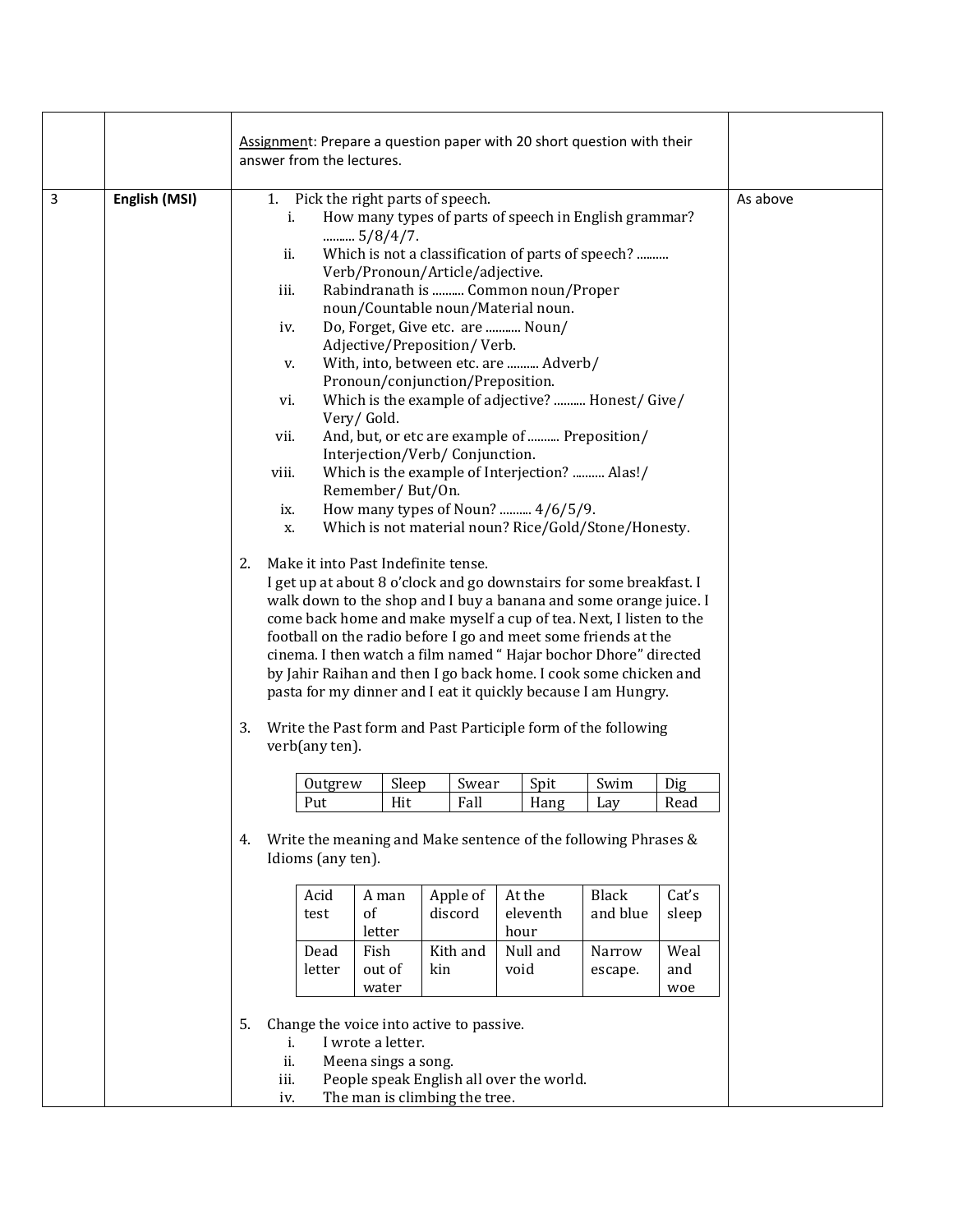|   |                                   | Open the window.<br>v.<br>The cow gives us milk.<br>vi.<br>He killed himself.<br>vii.<br>viii.<br>My mother looks after me.<br>Honey tastes sweet.<br>ix.<br>He ran a race.<br>X.<br>Fill in the gap with appropriate preposition.<br>6.<br>We should abide  the rules of the society.<br>i.<br>ii.<br>I agree  his proposal.<br>iii.<br>She burst  tears.<br>Please, call  a doctor.<br>iv.<br>We should abstain  smoking.<br>V.<br>He deals  rice.<br>vi.<br>vii.<br>His mother passed  last year.<br>viii.<br>He died  cholera.<br>Everybody should look  their old parents.<br>ix.<br>She put  the lamp.<br>X.<br>Translate into English.<br>7.<br>বাংলাদেশ নদীমাতৃক দেশ।<br>i.<br>বিপদে ধৈর্য ধারণ কর।<br>ii.<br>মিথ্যা বলা মহাপাপ।<br>iii.<br>আজ বিজয় দিবস।<br>iv.<br>ডিইপিটিসি শিতলক্ষ্যা নদীর তীরে অবষ্থিত।<br>V.<br>8.<br>Translate into Bengali.<br>I read in DEPTC.<br>i.<br>ii.<br>I want to be a Seaman.<br>iii.<br>Truthfulness is a great virtue.<br>The 16 <sup>th</sup> December is a red letter day.<br>iv.<br>It has been raining cats and dog since morning.<br>V.<br>Write a Short note about yourself and your future plan.<br>9.<br>10. Write curriculum vitae (CV) for the post of Laskar/ Greaser/<br>Sukany.<br>11. Write a composition within 200 words (any one).<br>The impact of rivers on our economy.<br>i.<br>ii.<br>Tree plantation. |          |
|---|-----------------------------------|-------------------------------------------------------------------------------------------------------------------------------------------------------------------------------------------------------------------------------------------------------------------------------------------------------------------------------------------------------------------------------------------------------------------------------------------------------------------------------------------------------------------------------------------------------------------------------------------------------------------------------------------------------------------------------------------------------------------------------------------------------------------------------------------------------------------------------------------------------------------------------------------------------------------------------------------------------------------------------------------------------------------------------------------------------------------------------------------------------------------------------------------------------------------------------------------------------------------------------------------------------------------------------------------------------------------------------------------------------------------------|----------|
| 4 | <b>Basic Electricity</b><br>(MSI) | What is electricity and type of electricity. Define static and<br>1.<br>Dynamic electricity.                                                                                                                                                                                                                                                                                                                                                                                                                                                                                                                                                                                                                                                                                                                                                                                                                                                                                                                                                                                                                                                                                                                                                                                                                                                                            | As above |
|   |                                   | 2. What is Ohm's law and explain unit of current voltage and<br>resistance?                                                                                                                                                                                                                                                                                                                                                                                                                                                                                                                                                                                                                                                                                                                                                                                                                                                                                                                                                                                                                                                                                                                                                                                                                                                                                             |          |
|   |                                   | What is difference between cell and battery and what are the main<br>3.<br>parts of a battery.                                                                                                                                                                                                                                                                                                                                                                                                                                                                                                                                                                                                                                                                                                                                                                                                                                                                                                                                                                                                                                                                                                                                                                                                                                                                          |          |
|   |                                   | 4. What is primary and secondary battery and describe the<br>maintenance of a battery.                                                                                                                                                                                                                                                                                                                                                                                                                                                                                                                                                                                                                                                                                                                                                                                                                                                                                                                                                                                                                                                                                                                                                                                                                                                                                  |          |
|   |                                   | 5. Define what are the types of electric circuits and Draw the circuit<br>of 3 resistance in parallel and explain the characteristics of parallel<br>circuit.                                                                                                                                                                                                                                                                                                                                                                                                                                                                                                                                                                                                                                                                                                                                                                                                                                                                                                                                                                                                                                                                                                                                                                                                           |          |
|   |                                   | Explain the followings-                                                                                                                                                                                                                                                                                                                                                                                                                                                                                                                                                                                                                                                                                                                                                                                                                                                                                                                                                                                                                                                                                                                                                                                                                                                                                                                                                 |          |
|   |                                   | Resistance, Capacitor, Transformer, AVO meter & mugger.<br>What is difference between generator and motors?<br>6.                                                                                                                                                                                                                                                                                                                                                                                                                                                                                                                                                                                                                                                                                                                                                                                                                                                                                                                                                                                                                                                                                                                                                                                                                                                       |          |
|   |                                   | What is synchronizing, what are the conditions flows for parallel<br>7.                                                                                                                                                                                                                                                                                                                                                                                                                                                                                                                                                                                                                                                                                                                                                                                                                                                                                                                                                                                                                                                                                                                                                                                                                                                                                                 |          |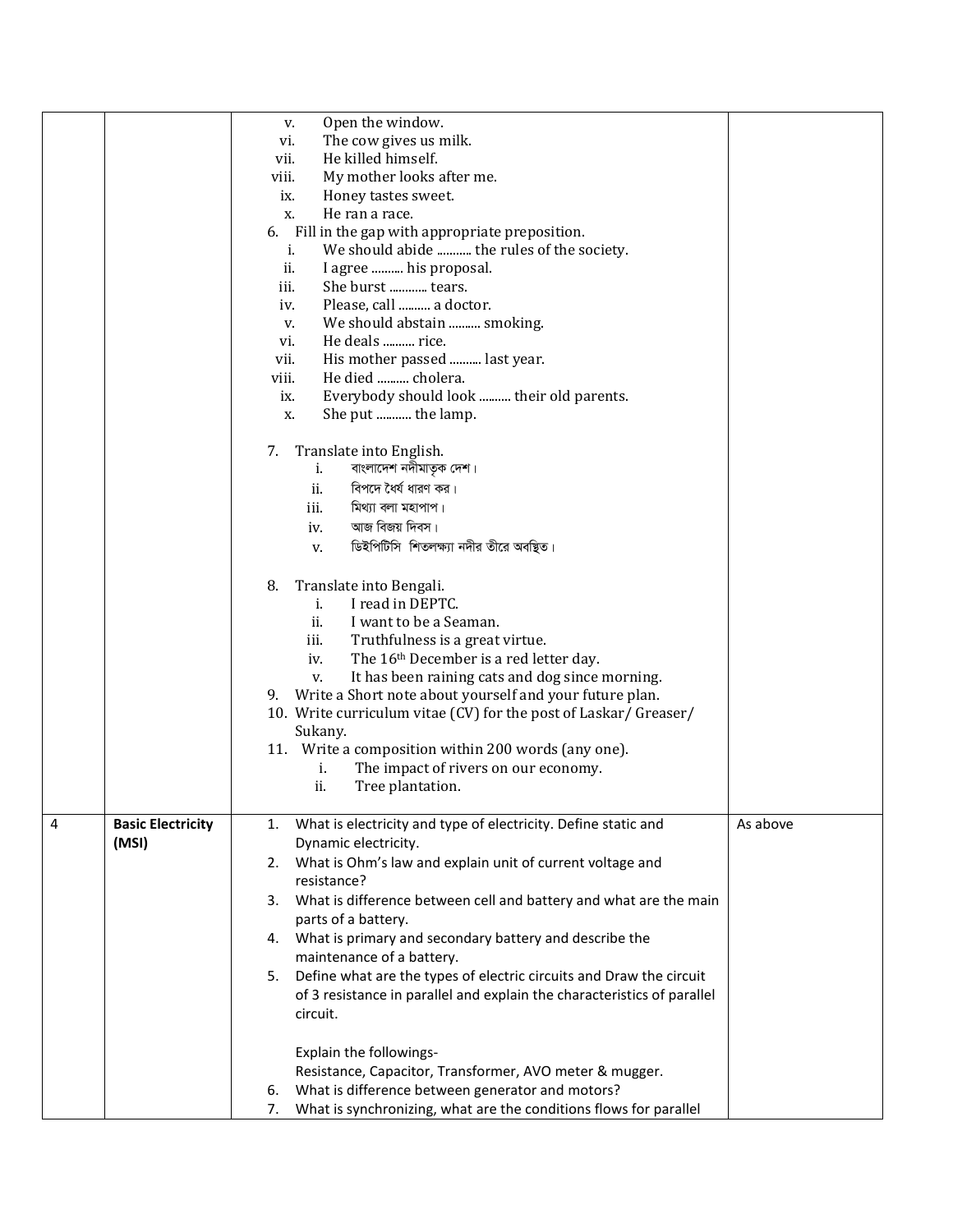|                |                              | operation of 2 generators.<br>What are the generator protections system and function of AVR?<br>8.<br>Draw a circuit diagram of Main switch board on board the vessel<br>9.<br>and shown how the electrical supply from the main bus-bar to<br>Distribution box.<br>10. What are the controlling devices in main panel board the vessel.<br>11. Find out the total current when supply voltage 220v and resistance<br>100 Ohm's the electrical circuit.                                           |          |
|----------------|------------------------------|---------------------------------------------------------------------------------------------------------------------------------------------------------------------------------------------------------------------------------------------------------------------------------------------------------------------------------------------------------------------------------------------------------------------------------------------------------------------------------------------------|----------|
| 5              | <b>E.K. General</b>          | Q1. What is air compressor? Why we need compressed air on ship?                                                                                                                                                                                                                                                                                                                                                                                                                                   | As above |
|                | (HK)                         | Q2. Write down the properties of air? What are the components of air?                                                                                                                                                                                                                                                                                                                                                                                                                             |          |
|                |                              | Q3. What is inter cooler & after cooler? What are their functions?                                                                                                                                                                                                                                                                                                                                                                                                                                |          |
|                |                              | Q4. Without an after cooler what problems will occur?<br>Q5. What are the causes of a high-pressure air compressor's poor                                                                                                                                                                                                                                                                                                                                                                         |          |
|                |                              | performance?                                                                                                                                                                                                                                                                                                                                                                                                                                                                                      |          |
|                |                              | Q6. What is steering gear? What are the major components of it?                                                                                                                                                                                                                                                                                                                                                                                                                                   |          |
|                |                              | Q7. Which components comprises with Telemotor? What is the location of<br>transmitter and receiver?                                                                                                                                                                                                                                                                                                                                                                                               |          |
|                |                              | Q8. Rudder system consists of which unit? Write down the maximum                                                                                                                                                                                                                                                                                                                                                                                                                                  |          |
|                |                              | movement of rudder on either side and time?                                                                                                                                                                                                                                                                                                                                                                                                                                                       |          |
|                |                              | Q9. How many types of Steering gear and Hydraulic pump? Write down<br>their names?                                                                                                                                                                                                                                                                                                                                                                                                                |          |
|                |                              | Q10. What is Sewage? Define Grey-water and Black-water?                                                                                                                                                                                                                                                                                                                                                                                                                                           |          |
|                |                              | Q11. What is stand for 'ISPP' and 'STP'? What are the components of                                                                                                                                                                                                                                                                                                                                                                                                                               |          |
|                |                              | sewage treatment plant?<br>Q12. What is a positive displacement pump? Write down the names of                                                                                                                                                                                                                                                                                                                                                                                                     |          |
|                |                              | various positive displacement pump?                                                                                                                                                                                                                                                                                                                                                                                                                                                               |          |
|                |                              | Q13. Write down the difference between positive displacement pump &<br>centrifugal pump?                                                                                                                                                                                                                                                                                                                                                                                                          |          |
|                |                              |                                                                                                                                                                                                                                                                                                                                                                                                                                                                                                   |          |
|                |                              | Assignment: Draw a multi stage compressor with their stage and cooler.                                                                                                                                                                                                                                                                                                                                                                                                                            |          |
| 6              | <b>Watch Keeping</b><br>(FH) | 1. What do you mean by watch keeping according to STCW 1978 &<br>Requirements for certificate of chief Engineer / Driver and officers ?                                                                                                                                                                                                                                                                                                                                                           | As above |
|                |                              | 2. Write down the responsibilities of a watch keeper?                                                                                                                                                                                                                                                                                                                                                                                                                                             |          |
|                |                              | 3. Write down preparing a Diesel Engine for running ?                                                                                                                                                                                                                                                                                                                                                                                                                                             |          |
|                |                              | 4. What do you mean by Engine safety devices and write down the safety<br>devices equipment of engine?                                                                                                                                                                                                                                                                                                                                                                                            |          |
|                |                              | 5. Short Note:                                                                                                                                                                                                                                                                                                                                                                                                                                                                                    |          |
|                |                              | a) Scavenging Fire<br>b) Engine log book                                                                                                                                                                                                                                                                                                                                                                                                                                                          |          |
|                |                              | c) Ums operation<br>d) First aid<br>e) Bilge out                                                                                                                                                                                                                                                                                                                                                                                                                                                  |          |
| $\overline{7}$ | Operation<br>&Maint. (MZM)   | 1. a) What is engine overhauling? b) How many kinds of engine overhauling<br>and write their name? c) Describe the necessities of overhauling.<br>2. a) What do you mean by major overhauling? b) Write overhauling<br>procedures of an engine. c) Write down the name of five stationary parts<br>and ten moving parts of a diesel engine.<br>3. a) Write down the name of five measuring tools. b) How many kinds of<br>engine starting systems and write those name. c) Which devices you have | As above |
|                |                              | to check before the engine start?<br>4. a) Which items you have to observe of a running engine? b) What is                                                                                                                                                                                                                                                                                                                                                                                        |          |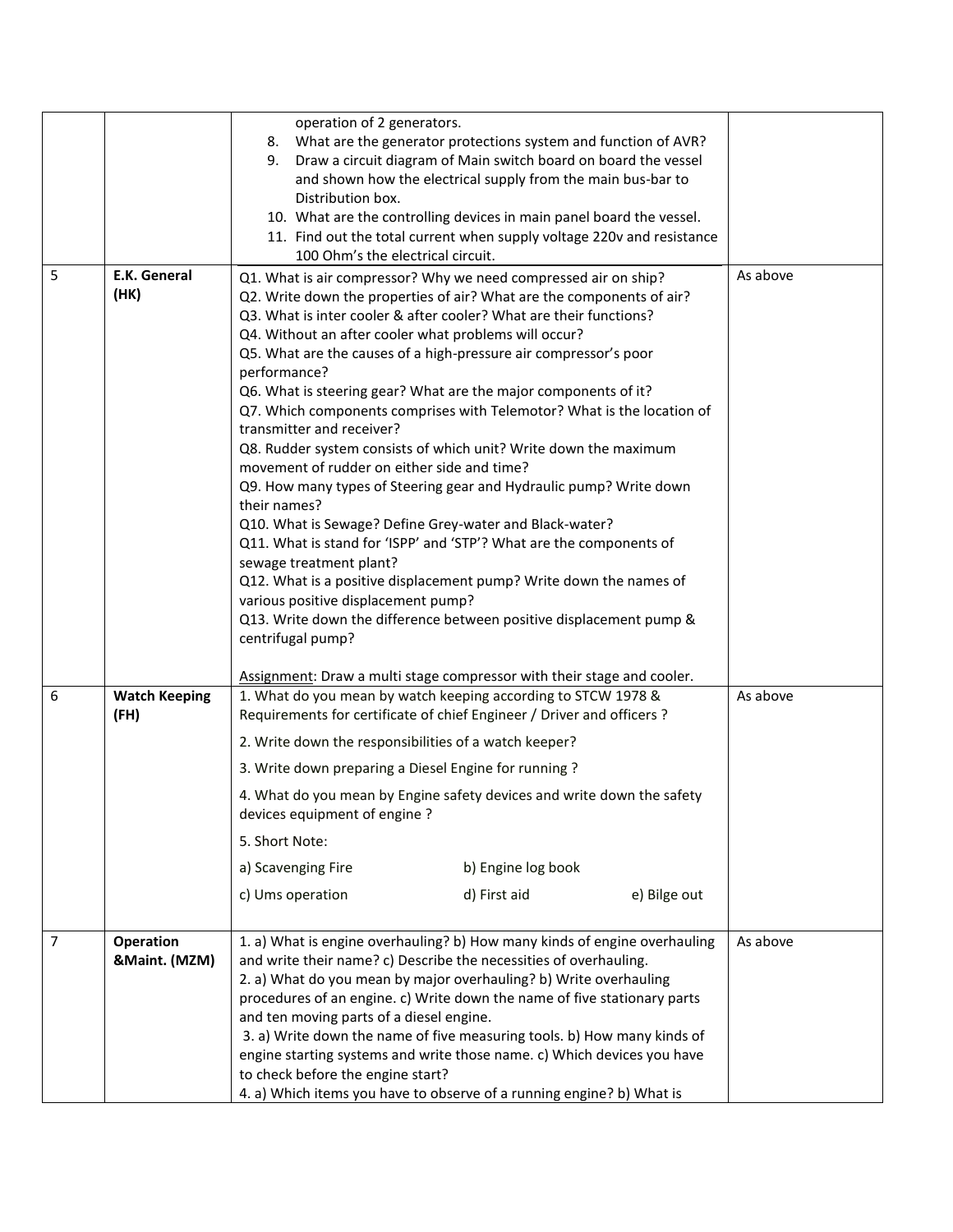|   |                        | engine knocking and why? c) Which items you have to check every day of                  |  |
|---|------------------------|-----------------------------------------------------------------------------------------|--|
|   |                        | an engine in the engine room?                                                           |  |
|   |                        | 5. a) What is piston and how many kinds of piston-write those? b) How to                |  |
|   |                        | change a damage piston of the diesel engine?. c) What is valve overlap and              |  |
|   |                        | fuel timing?                                                                            |  |
|   |                        | 6. a) Write five faults of the engine. b) Write down the faults of the cylinder         |  |
|   |                        | head. c) How to remove a piston with connecting rod from the crankshaft?                |  |
|   |                        | 7. a) Write down the parts of a crankshaft. b) Write down the causes of                 |  |
|   |                        | engine overheat.                                                                        |  |
| 8 | <b>Maritime safety</b> | 1. What is an L.S.A?                                                                    |  |
|   | LSA(MR)                | Write down the top 10 types of L.S.A.?<br>2.                                            |  |
|   |                        | What is a life Jacket?<br>3.                                                            |  |
|   |                        | How many types of life jacket?<br>4.                                                    |  |
|   |                        | Write down the life jacket requirements?<br>5.                                          |  |
|   |                        | What does life buoy mean?<br>6.                                                         |  |
|   |                        | What is life buoy made of?<br>7.                                                        |  |
|   |                        | What is the minimum inner and outer diameter of a life buoy?<br>8.                      |  |
|   |                        | Write down the cheeks for life buoy?<br>9.                                              |  |
|   |                        | 10. What is the capacity of life raft?                                                  |  |
|   |                        | 11. How long can you survive on a life raft?                                            |  |
|   |                        | 12. How many types of emergency situation?                                              |  |
|   |                        | 13. How does a life raft work?                                                          |  |
|   |                        |                                                                                         |  |
|   |                        | 14. Write down the manual launching preparation?                                        |  |
|   |                        | 15. What is the meaning of life boat?                                                   |  |
|   |                        | 16. How many types of life boat there?                                                  |  |
|   |                        | 17. What is a rescue boat called?                                                       |  |
|   |                        | 18. What is the difference between lifeboat and rescue boat?                            |  |
|   |                        | 19. Write down the requirement of rescue boat?                                          |  |
|   |                        | 20. What is an EPIRB and how does it work?                                              |  |
|   |                        | 21. What is SART?                                                                       |  |
|   |                        | 22. What is the use of SART?                                                            |  |
|   |                        | 23. What is the difference EPIRB and SART?                                              |  |
| 9 | G. Seamanship          | (1) What is stopper? How many types of stopper? Which stopper use for                   |  |
|   | (NI)                   | natural fiber rope?                                                                     |  |
|   |                        | (2) What is the function of a heaving line? How long of a heaving line?                 |  |
|   |                        |                                                                                         |  |
|   |                        | (3) How many mooring lines use to make fast a vessel when berthing Quay                 |  |
|   |                        | or Jetty. Write down the name of various mooring lines and their function?              |  |
|   |                        |                                                                                         |  |
|   |                        | (4) Write down the 04 kinds of natural fiber rope? What is the color of<br>Manila rope? |  |
|   |                        | (5) What is the meaning of Hitches and knots? Write down the name of five               |  |
|   |                        | Hitches and knots.                                                                      |  |
|   |                        | (6) How can you take care of ropes?                                                     |  |
|   |                        | (7) What is an anchor? An inland vessel how many anchor will carry?                     |  |
|   |                        |                                                                                         |  |
|   |                        | (8) What weight will be appropriate of a stream anchor or kedge anchor?                 |  |
|   |                        | (Inland and International)                                                              |  |
|   |                        | (9) What for a vessel goes an anchor? What is the day time signal for a                 |  |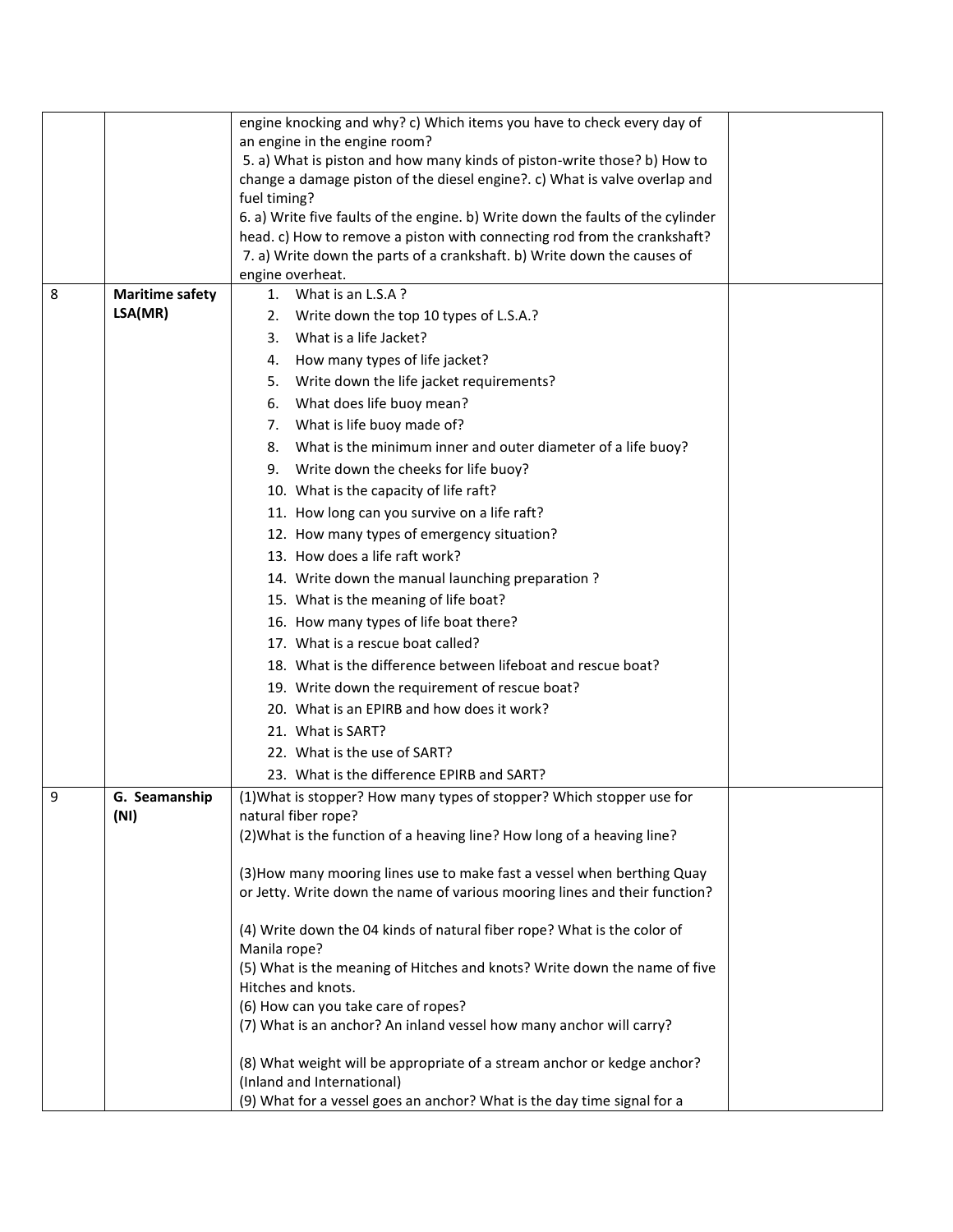|    |                 | anchor vessel? Write down the principal parts of a stockless anchor?                                                                                        |  |
|----|-----------------|-------------------------------------------------------------------------------------------------------------------------------------------------------------|--|
|    |                 | (10) What is draft? In a vessel where are draft marks celebrated?                                                                                           |  |
|    |                 |                                                                                                                                                             |  |
|    |                 | (11) What is trim? When a ship called "trim by the head"?<br>(12) What is freeboard? What do you mean 1.2 meter free-boar?                                  |  |
|    |                 |                                                                                                                                                             |  |
|    |                 | (13) What is keel and hull of a ship? Write down the three main types of<br>ships?                                                                          |  |
|    |                 | (14) Write down the name of fox'l fitting?                                                                                                                  |  |
|    |                 | (15) write short note of:-                                                                                                                                  |  |
|    |                 | (I) Galley (II) Knot (III) Light ship (iv) Light vessel (v) Loaded ship (vi)<br>Master(vii)Starboard side (viii) Skipper (ix)Bitts (x) Bollard (xi)Bulkhead |  |
|    |                 | (xii)Bulwark (xiii)Fair lead (xiv) Freeing port (xv) Jack staff (xvi)Sounding pipe<br>(xvii) Stem(xviii)Quartermaster(xix)Ventilator(xx)Ballast             |  |
|    |                 | (16) What is the chief function of ships paint? Generally, how many types of<br>paint? What kind of paint use as a primer code?                             |  |
|    |                 | (17) Show below draft marks:-                                                                                                                               |  |
|    |                 | (i) 3.5 m (ii) 1.3 m (iii) 2 m (iv) 1.85 m (v) 4.4 m (vi) 8' - 6" (vii) 10' (viii) 9' -3"<br>(ix) $11' - 6''(x)6' - 6''$                                    |  |
|    |                 | (18) Echo sounding reading 1.4 m, Draft of vessel is 3.5 m, what will be total<br>depth of water?                                                           |  |
|    |                 | (19) Depth of vessel 5.5 meter, free board 1.5 meter, Depth of water 4.5                                                                                    |  |
|    |                 | meter, what will be under keel clearance?                                                                                                                   |  |
|    |                 | (20) Mean draft 3.5 meter, forward draft 3 meter, what will be after draft                                                                                  |  |
|    |                 | and trim?                                                                                                                                                   |  |
|    |                 | (21) What for use hand lead line? How many long a hand lead line? How<br>weight will be the lead of a hand lead line?                                       |  |
|    |                 | (22) How many mark and deep in a hand lead line? What is "The benefit of                                                                                    |  |
|    |                 | the lead?"<br>(23) What is windless? Is windlass is a machine primarily provided as a                                                                       |  |
|    |                 | means of letting the anchor cable run out and hauling it in again?                                                                                          |  |
|    |                 | (24) What stand for-                                                                                                                                        |  |
|    |                 | (1) BIWTA (2) DEPTC (3) BIWTC (4) CPA (5) MPA (6) M.V. (7) F.T. (8)F.V. (9)<br>MOS (10) SWL (11) NUC vessel                                                 |  |
|    |                 | (25) A vessels cargo hold Length 18m. Breadth12m. Height 8m. How many                                                                                       |  |
|    |                 | cubic meter cement clinker will take that hold?                                                                                                             |  |
|    |                 | (26) What is air Draft/What is the fresh and salt water density? What stand<br>for FWA and DWA?                                                             |  |
| 10 | E.K. Motor (FH) | 1. What is Engine ? Write down the classification of engine according to<br>stroke and difference between two and four stroke engine ?                      |  |
|    |                 | 2. Write down the working cycle of two stroke engine with simple sketch ?<br>3. Write dwon the general idea about heat engine?                              |  |
|    |                 | 4. What is the deference between wet sump and dry sump lubrication<br>system?                                                                               |  |
|    |                 | 5. What is scavenging ? Write down the type of scavenging process of two<br>stroke engine?                                                                  |  |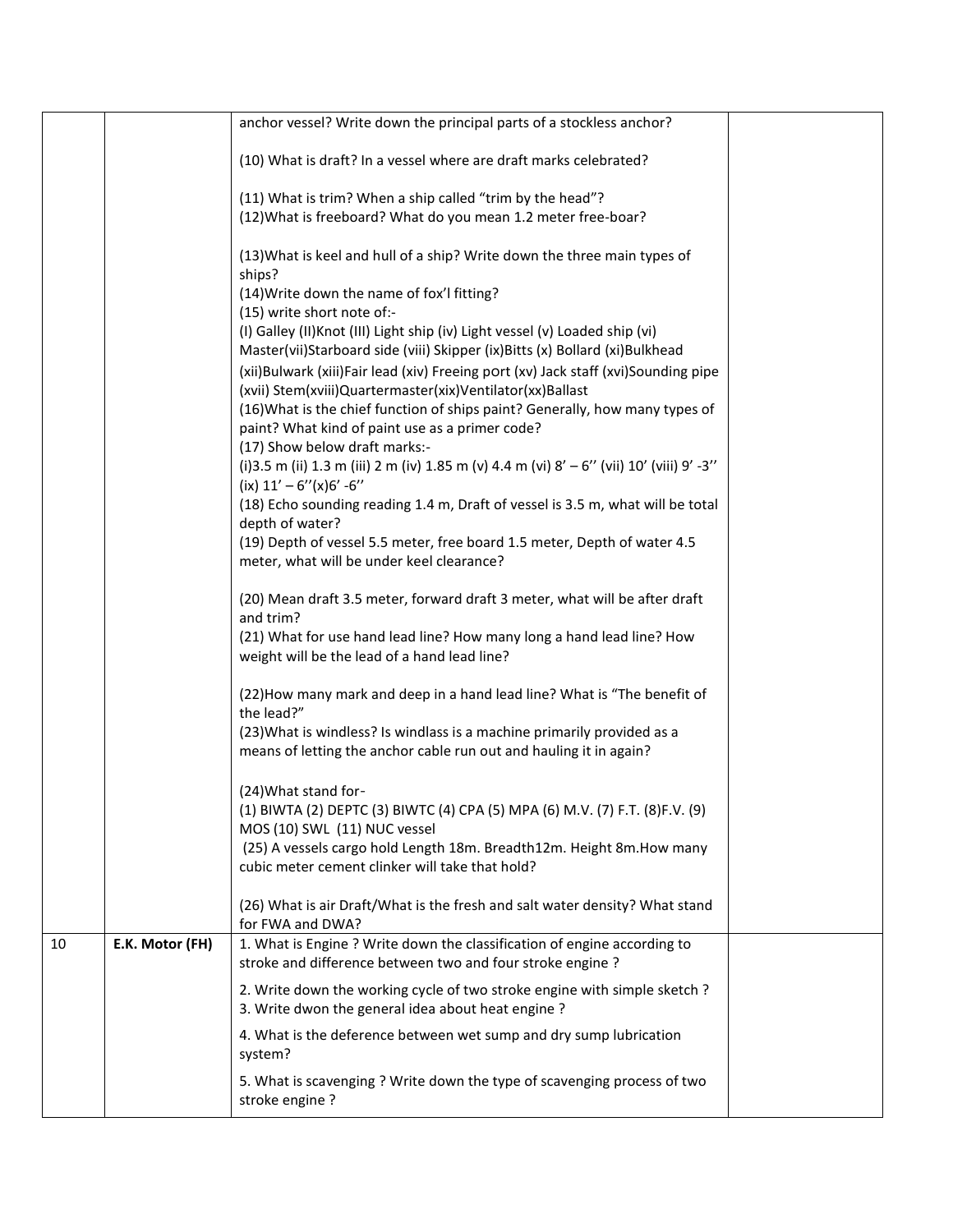|    |                                        | 6. Write down the function of piston. And function of compression rings?                                                                                     |  |
|----|----------------------------------------|--------------------------------------------------------------------------------------------------------------------------------------------------------------|--|
|    |                                        | 7. What is crankshaft ? Write down the inspection of crankshaft and crack<br>test?                                                                           |  |
|    |                                        | 8. What is marine engine cooling system ? Draw a simple line sketch of<br>marine engine cooling system and show different parts?                             |  |
|    |                                        | 9. What do you understand by marine engine starting system? Draw a<br>electric starting system?                                                              |  |
|    |                                        | 10. Short Note.                                                                                                                                              |  |
|    |                                        | a) Engine stroke b) Compression ratio<br>c) Cylinder block d) Governor                                                                                       |  |
|    |                                        | e) Turbocharger f) Lube oil filter<br>g) Air intercooler                                                                                                     |  |
|    |                                        | h) Auxiliary engine<br>i) Engine safety device<br>j) Engine over speed<br>trip                                                                               |  |
| 11 |                                        | 1. a) Write down some common causes of fire breaking out in                                                                                                  |  |
|    |                                        | workshop?<br>b) Write down safety precautions in welding?                                                                                                    |  |
|    |                                        | 2. What do you understand by welding and write down ARC welding                                                                                              |  |
|    |                                        | tools and equipment?                                                                                                                                         |  |
|    |                                        | 3. Write down layout tools and cutting tools & hand tools in metal shop?                                                                                     |  |
|    |                                        | 4. a) Write down difference types of measuring instrument?                                                                                                   |  |
|    |                                        | b) Make a list of precision measuring instrument?<br>5. Write down classification hammer and function?                                                       |  |
|    |                                        | 6. a) Write down types of file?                                                                                                                              |  |
|    |                                        | b) Write down the operation of sawing, chipping and drilling reaming                                                                                         |  |
|    |                                        | operation?                                                                                                                                                   |  |
|    | Workshop                               | 7. Write down the threads cutting tools (description)-                                                                                                       |  |
|    | Practice (FH)                          | a) Tap & Dies                                                                                                                                                |  |
|    |                                        | b) Internal thread cutting by taps?<br>c) Thread cutting of pipe?                                                                                            |  |
|    |                                        | 8. What do you understand by soldering?                                                                                                                      |  |
|    |                                        | a) Types of Brazing?                                                                                                                                         |  |
|    |                                        | b) Torch Brazing?                                                                                                                                            |  |
|    |                                        | c) Furnace Brazing?                                                                                                                                          |  |
|    |                                        | d) Electric Brazing?<br>9. Make a list of ARC and gas welding tools and equipments?                                                                          |  |
|    |                                        | 10. Short Note-                                                                                                                                              |  |
|    |                                        | (a) Gas Cutting equipment/tools, (b) Work holder, (c) Hamlet and hand                                                                                        |  |
|    |                                        | shield, (d) File, (e) Hand Gloves, (f) Electrode, (g) Gas welding, (h) Pipe                                                                                  |  |
|    |                                        | wrench, (i) Welding torch, (j) Gas cutting goggles                                                                                                           |  |
| 12 | <b>Engineering</b><br><b>Materials</b> | 1. a) Write down the definition of engineering materials with five example.<br>b) Write classification of engineering materials in different technology (any |  |
|    | (MZM)                                  | seven). c) Write down name of civil engineering materials (any ten).                                                                                         |  |
|    |                                        | 2. a) Write down the name of insulating materials (any ten). b) How many                                                                                     |  |
|    |                                        | types of insulating materials and write their name? c) Write down the                                                                                        |  |
|    |                                        | characteristics of engineering materials (any ten).                                                                                                          |  |
|    |                                        | 3. a) Write down the definition of fuel and lubricants. b) Write down the                                                                                    |  |
|    |                                        | classification of fuel with example. c) How many types of lubricants write<br>those names with example?                                                      |  |
|    |                                        | 4. a) Write full name of API and SAE. b) Write down characteristics of                                                                                       |  |